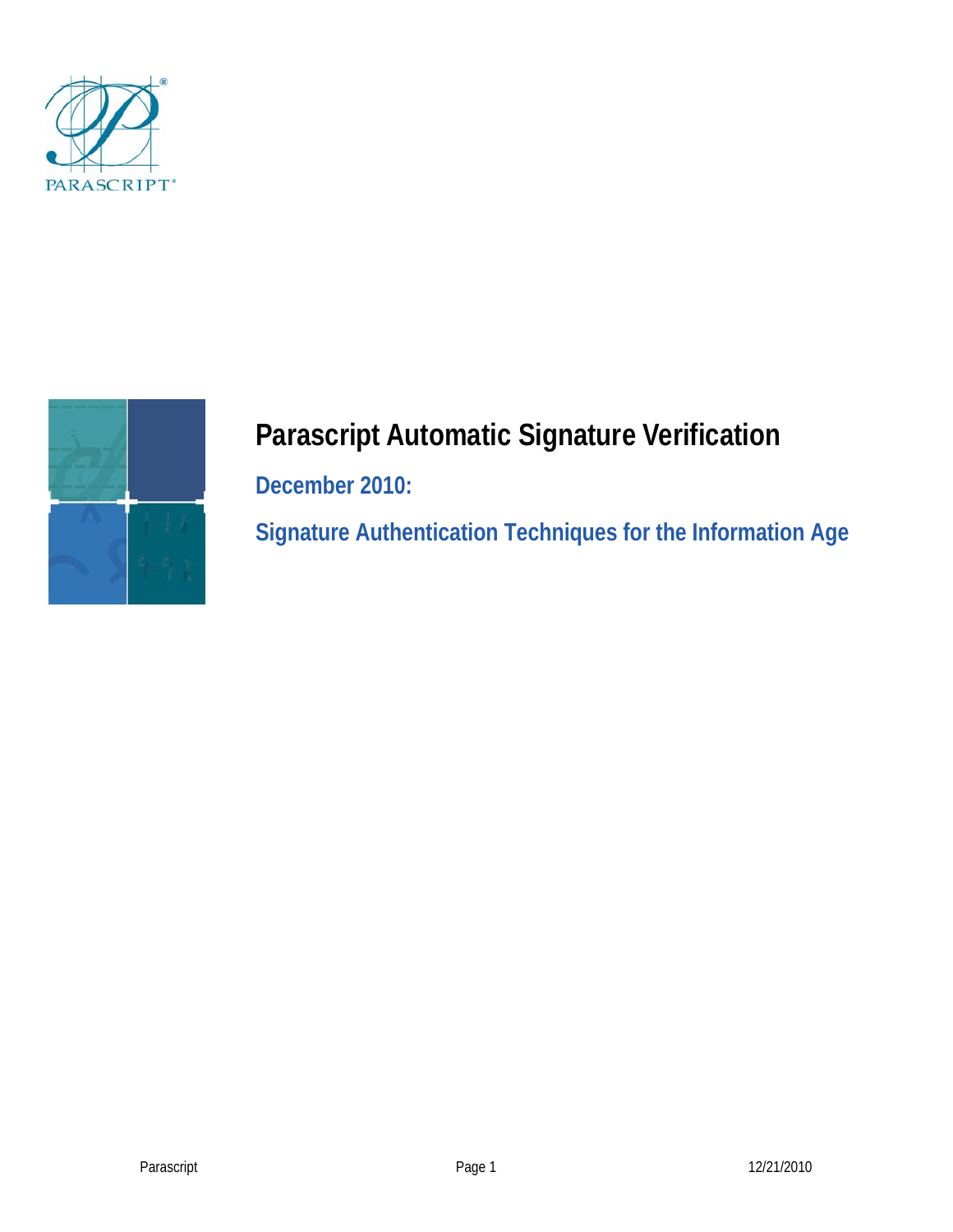

# **Environment**

Over 2000 years ago, Aristotle noticed the connection between handwriting and personality. How we make our loops in letters, the alignment of upper, middle, and lower sections of text, our letter spacing, and many other characteristics of writing are inherent in each individual. Accordingly, a signature or the way people write their names is unique and cannot be repeated by others. This phenomenon originated a centuries-old tradition for important documents to be signed as proof of their authenticity. Simultaneously, for centuries visual signature verification served as a reliable and efficient means to detect fraud.

Today the signature is still acknowledged as a principal means of authenticating financial and other business transactions. People use signatures every day to sign checks, to authorize documents and contracts, to validate credit card transactions, etc. The number of signed paper documents has increased tremendously; simultaneously the growth of fraud through forgery has become one of the biggest security problems challenging almost any large modern organization, including insurance companies, banks and other financial and government institutions.

According to recent studies, check fraud costs banks about \$1 billion per year with 22% of all fraudulent checks being signature forgeries<sup>1</sup>.

Clearly, with 27.5 billion checks written each year in the United States<sup>2</sup>, it is not practical or costeffective to visually compare signatures on the hundreds of millions of checks processed daily. Nor has visual comparison proved to be reliable; many banks have found that due to the high quality of forgeries, many pass through a visual review undetected. Consequently, as the need to guarantee the authenticity of each document remains urgent, this task requires more efficient, controlled, and reliable methods of signature verification.

The emergence of the Internet as a premier growth medium for the new e-business and e-commerce environment has provided modern organizations with another challenge. To keep a competitive advantage they have to do business and conduct commercial transactions electronically, while they are still required to provide positive user identification and guarantee secure authentication of documents that have been filed online. Unlike the trusted handwritten signature, which securely identifies a person in a natural way, passwords, PINs, or "digital" signatures can be easily lost, stolen, shared, or forgotten and are not adequate to provide personalized document authorization, increased privacy and enhanced trust for electronic commerce.

As always with new technology, there are challenges but also many opportunities. This time the answer is in contemporary advances in pattern recognition technology and dynamic biometric

<sup>&</sup>lt;sup>1</sup> ABA Deposit Account Fraud Survey Report, 2009.

<sup>2</sup>The 2010 Federal Reserve Payments Study.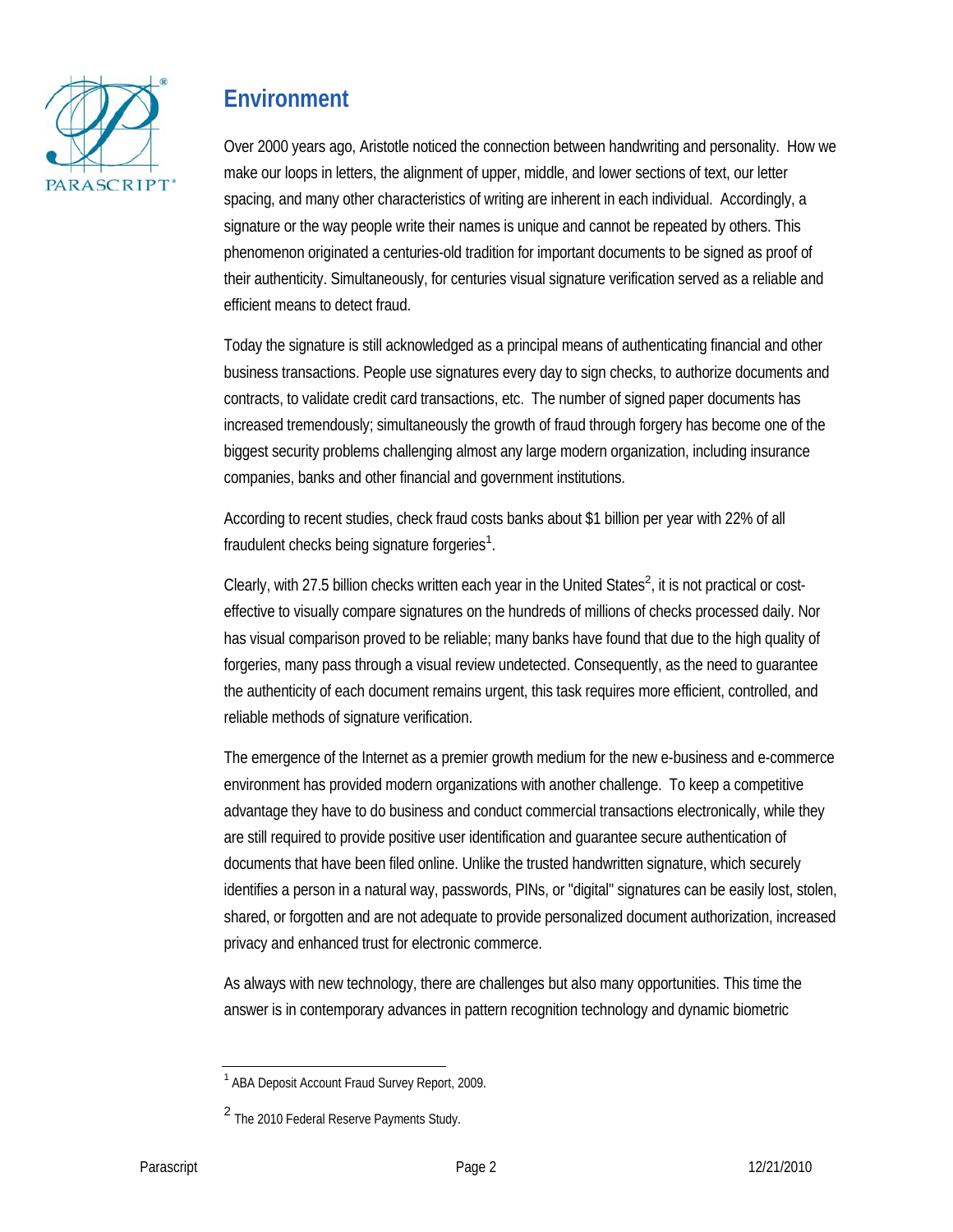

authentication techniques that allow the trusted method of handwritten signature verification to meet the requirements of the information age.

# **Automatic Signature Verification**

Comprehensive signature verification systems analyze two different areas of an individual's signature: the specific features of a static image of one's signature and the specific features of the process of signing.

The first type includes applications dealing with the two-dimensional static image of the signature resulting from an action of signing that has already taken place. Systems that analyze only the static data of a signature image are called *off-line*.

The second type embraces applications that allow tracking the motion in the process of signing at the point of presentation. Accordingly, systems that treat the signature as a series of movements and can be used with both locally or remotely originated transactions are called *on-line* or *dynamic*.

# *Off-line Signature Verification*

In applications that deal with signed paper documents, the signature's biometric characteristics of motion are unobtainable, and only its static, two-dimensional image is available for verification. This poses a real challenge for developing an automatic solution, especially considering that it has to address not only *random forgeries* that were produced without knowing the shape of the original signature, but also *skilled forgeries*, generated by people who, looking at the original instance of the signature, imitate it as closely as possible. It is a well-known phenomenon that accurate forgeries take far longer to produce than genuine signatures, but speed characteristics are not considered in the analysis. In order to account for the loss of these important data and produce highly accurate signature comparison results, off-line signature verification systems have to imitate the methodologies and approaches used by human forensic document examiners.

Until recently, proposed technology for automated off-line signature verification was not ready to offer an industrially mature solution, which could even match visual verification, let alone surpass it. Especially challenging was the task of detecting skilled forgeries – this is where all existing technologies have failed to offer anything coming even close to visual verification results.

But now there is a solution that detects random and skilled forgeries of signatures with an accuracy that not just equals but far surpasses visual verification.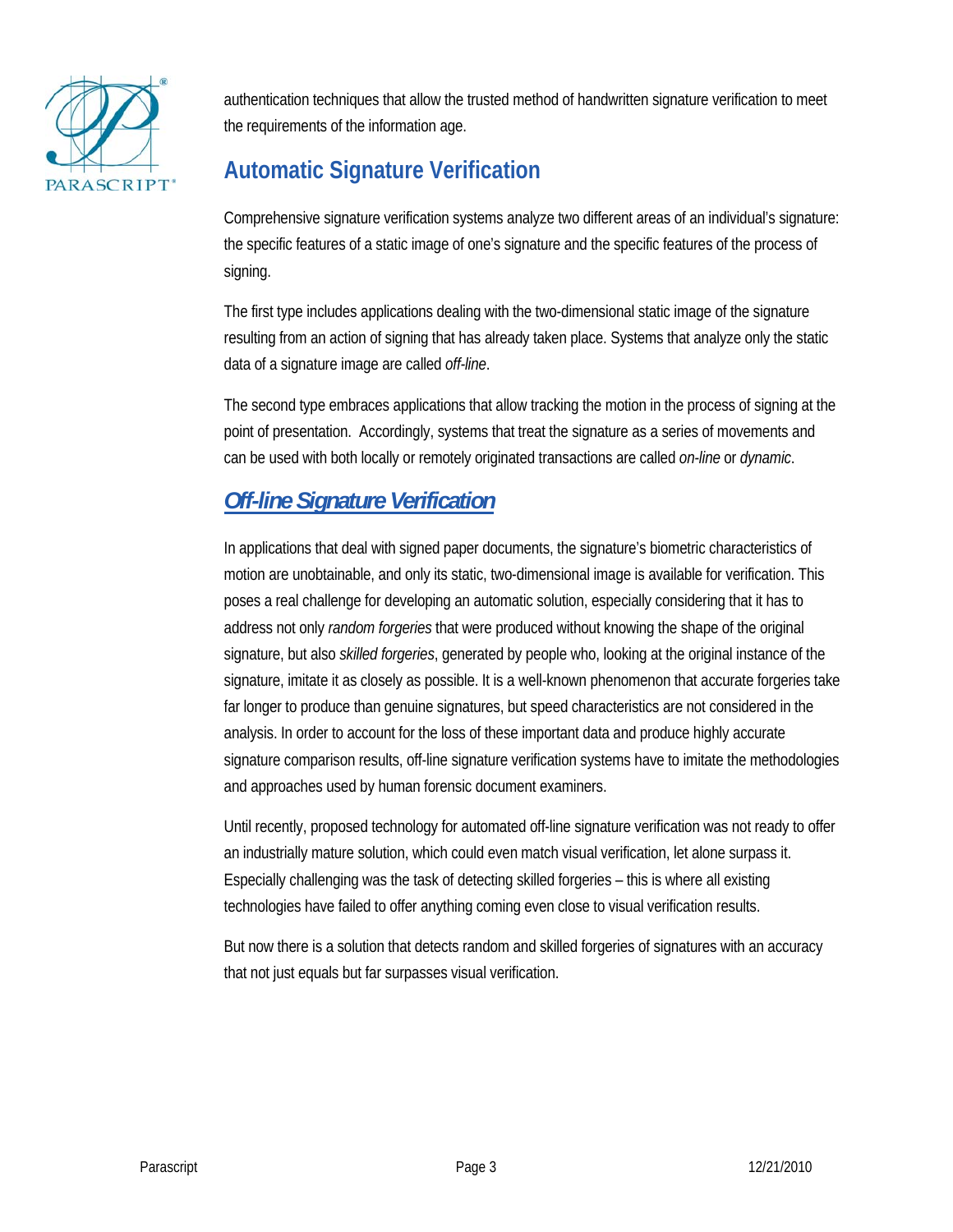

## Parascript® *Signature*Xpert® - A State of the Art Solution for Off-line Signature Verification

The latest achievement is Parascript's award winning<sup>3</sup> SignatureXpert - a reliable and cost-effective solution that outperforms both other products and visual verification in its ability to detect signature forgeries. An especially striking advantage over other signature verification technologies is its superior detection of skilled forgeries. This performance breakthrough allows users to automatically process accurately up to 99% of suspects, reducing the number of signatures that have to be manually reviewed to 1%.

#### Innovative Technology

*Signature*Xpert leverages artificial intelligence and exploits the most comprehensive and advanced methods available in the art of signature verification. Automatic comparison is executed by a powerful combination of verifiers using seven fundamentally different algorithms and techniques. In particular, they combine a human-like holistic analysis of a signature and signature segmentation with a subsequent analysis of the signature elements. In addition to the specific signature verification methods, *Signature*Xpert adapts the proven Parascript Intelligent Recognition technology that enabled Parascript to hold on to its leadership position in handwriting recognition for more than a decade.

The whole verification process can be described as a work of a group of highly skilled experts. Each of them has a favorite approach, which is especially efficient in some cases and produces good enough results in the others. When they work together as a team, their areas of expertise complement each other resulting in the excellent overall performance.

Similarly, all signature verifiers described below apply various approaches to analyze dozens of features of a signature. And additionally each of them has a special area of expertise and exploits a unique method, which may be viewed as distinctive characteristic of a particular verifier.

Thus, a human-like, holistic approach to signature interpretation uses Parascript's proprietary patented technology based on a special descriptive language. This language consists of a set of formative characters (XR-elements) that embody the essence of all styles of writing signatures. Suspect and reference signatures are presented as sequences of XR-elements and compared using multiple parameters. Linear transformation is used to allow correlation between XR elements belonging to different signatures. A system of estimates is built and passed through several neuralnetworks-based learning and interpretation agents to execute a highly refined analysis and make a sophisticated conclusion about the similarity of two signatures. An example of the correlation between the XR elements belonging to two signatures is shown in Figure 1.

<sup>&</sup>lt;sup>3</sup> The 2010 Forensic Handwriting Competition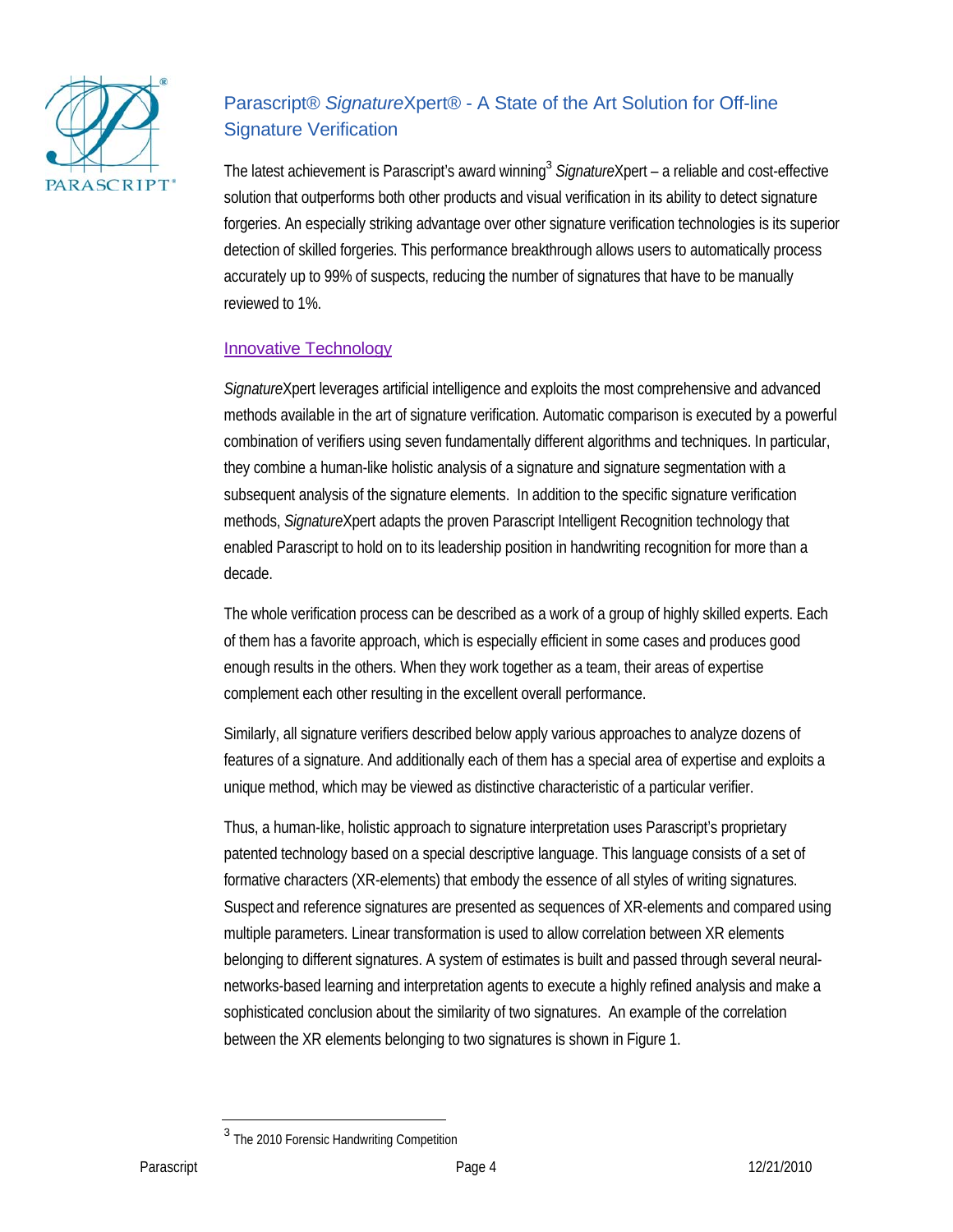



Figure 1. XR-interpretation of two signatures.

Geometrical analysis of suspect and reference signatures complements the holistic approach and makes it more efficient. In this method the similar nodes that are distinctive elements of a signature are located on the suspect and reference signatures (see Figure 2). Triads of these nodes are used to build triangles with apexes located in the selected nodes. The similarity of the triangles belonging to different signatures is analyzed and used to make a conclusion about signature genuineness.



Figure 2. Geometrical interpretation of signatures.

Besides the holistic approach, an analytical method based on signature segmentation and finding correlations between the fragments of reference and suspect signatures is applied (Figure 3). This method complements the holistic approach and is especially efficient in those cases where the holistic approach cannot ensure the required reliability of the result.



Figure 3. Signature fragments comparison.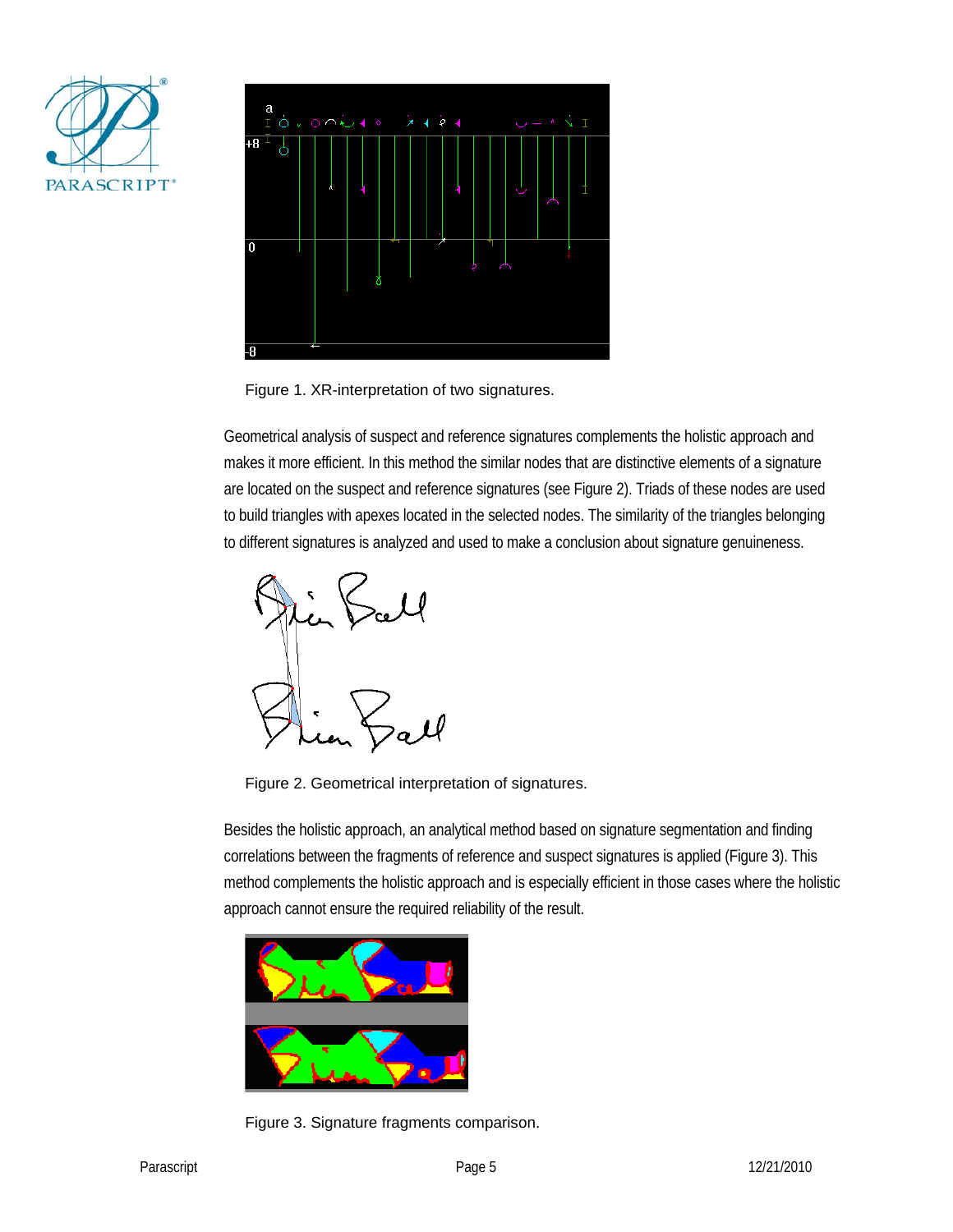

A global verifier based on neural networks estimates and compares more than 30 different characteristics of the whole image, including aspect ratio, orientation, slants, curves, etc.

A verifier that employs 2D matching of vectorized signature images. In this algorithm the signature handwriting is represented as a set of vectors. This algorithm searches for the best match between the sets of vectors representing reference and verified signatures. Matching takes into account length and direction of vectors, their mutual positions, and many other characteristics. Additionally the curvature of the segments, local width of a pen, and other features of handwriting are considered in the further fine analysis of the matching parts. This verifier is extremely helpful for complex (for example, European-style) signatures (Figure 4), which can not be precisely described as onedimensional sequence of elements of handwriting.



Figure 4. Complex European signature.

Another verifier applies fine Fourier analysis of shape and pen width variations of signature elements which proved to be effective in case of skilled forgeries. It uses Fourier transform of X and Y coordinates of the pen trajectory to precisely compare the shape of elements of handwriting. The shape of such elements is unique for the writer because it is produced by unconscious motor movement learnt by an individual.

The last verifier uses Radon transform to distinguish between natural variations in a person's genuine signature and distortions and subtle variations inherent in the skilled and random forgery. Radon transform permits to globally detect lineal singularities in an image, being a very important source of information in these images. Compact descriptors created due to this transform are very efficient for detection of subtle distortions inherent in skilled forgeries.

### What it does

*Signature*Xpert verifies signatures on the following items:

- Signature snippets cut from any document
- Personal and business checks with one signature or two signatures
- Image Replacement Documents (IRDs)

*Signature*Xpert compares an image of a signature presented for verification against a reference signature image – a genuine signature previously collected from a signer - and makes a conclusion about the authenticity of the input signature. The product may compare images having different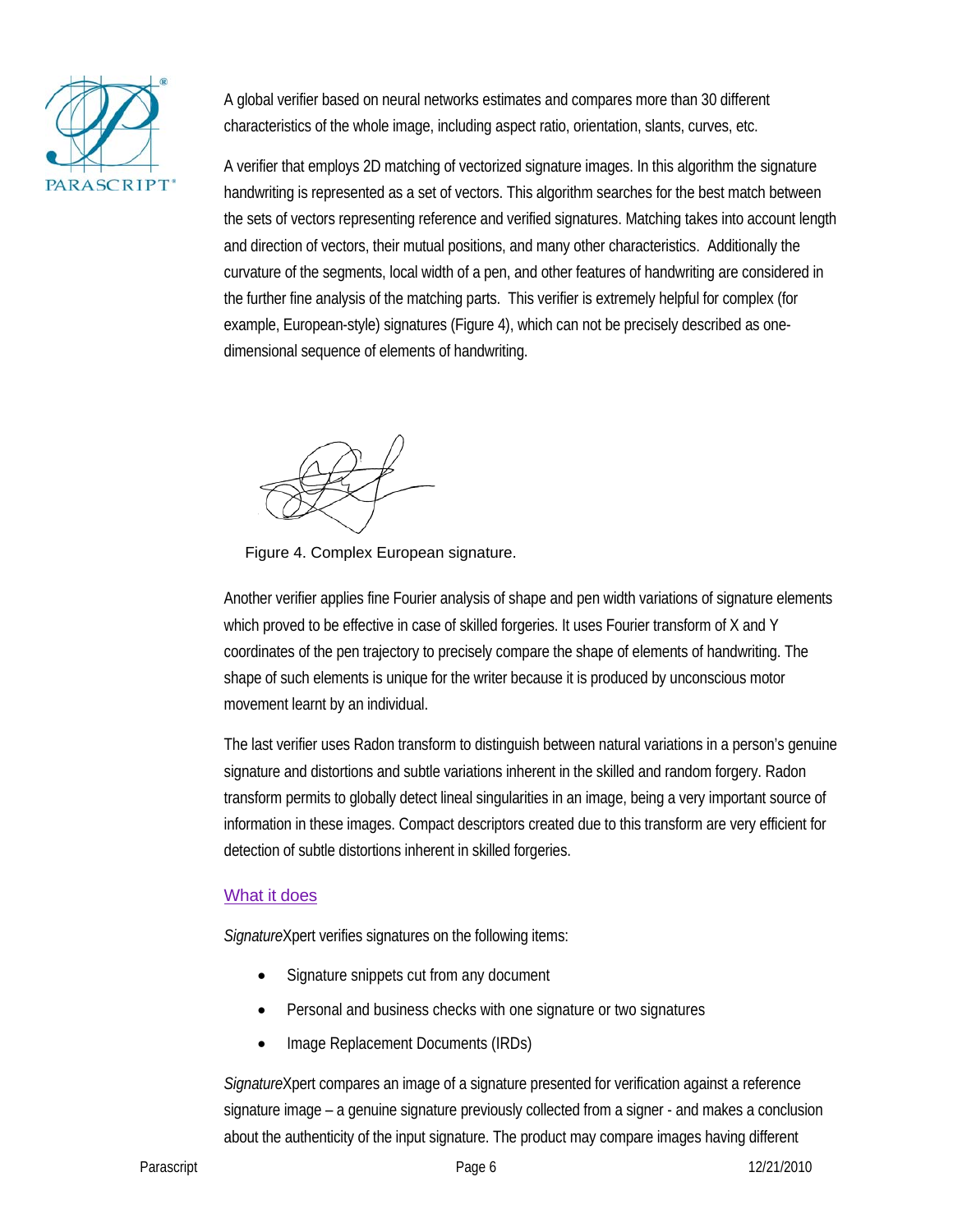

resolution. Multiple reference signatures can be used for verification and may include signature snippets cut from a document and check images.

The main steps in the signature verification process are presented in Figure 5.

If both prototype signature and suspect signature are presented in the form of clean signature snippets each having just one signature, automatic comparison begins immediately. If signature snippets contain noise, *Signature*Xpert preprocesses the images, cleaning the document and removing lines, prints, pictures, noise, and other intrusions around the signature. For check and IRD images or snippets containing two signatures, *Signature*Xpert automatically locates each signature on a document and then removes noise from the image before matching begins.



Figure 5. Signature verification stages.

### Verification Results

*Signature*Xpert issues a confidence value that ranges from 0 (zero) to 100 and indicates how confident the verification process is about the match between the signature presented for verification and the corresponding reference prototype. A high confidence value indicates a high probability that the signature presented for verification resembles the reference prototype.

The confidence value serves as a basis for making a decision about signature genuineness and coming to a conclusion about a probable fraud type. A certain confidence value is chosen as a threshold: those signatures that match prototypes with a confidence value equal to or higher than the chosen threshold are considered to be genuine; the signatures that match prototypes with a confidence value lower than the threshold are considered to be suspects and will require further human verification.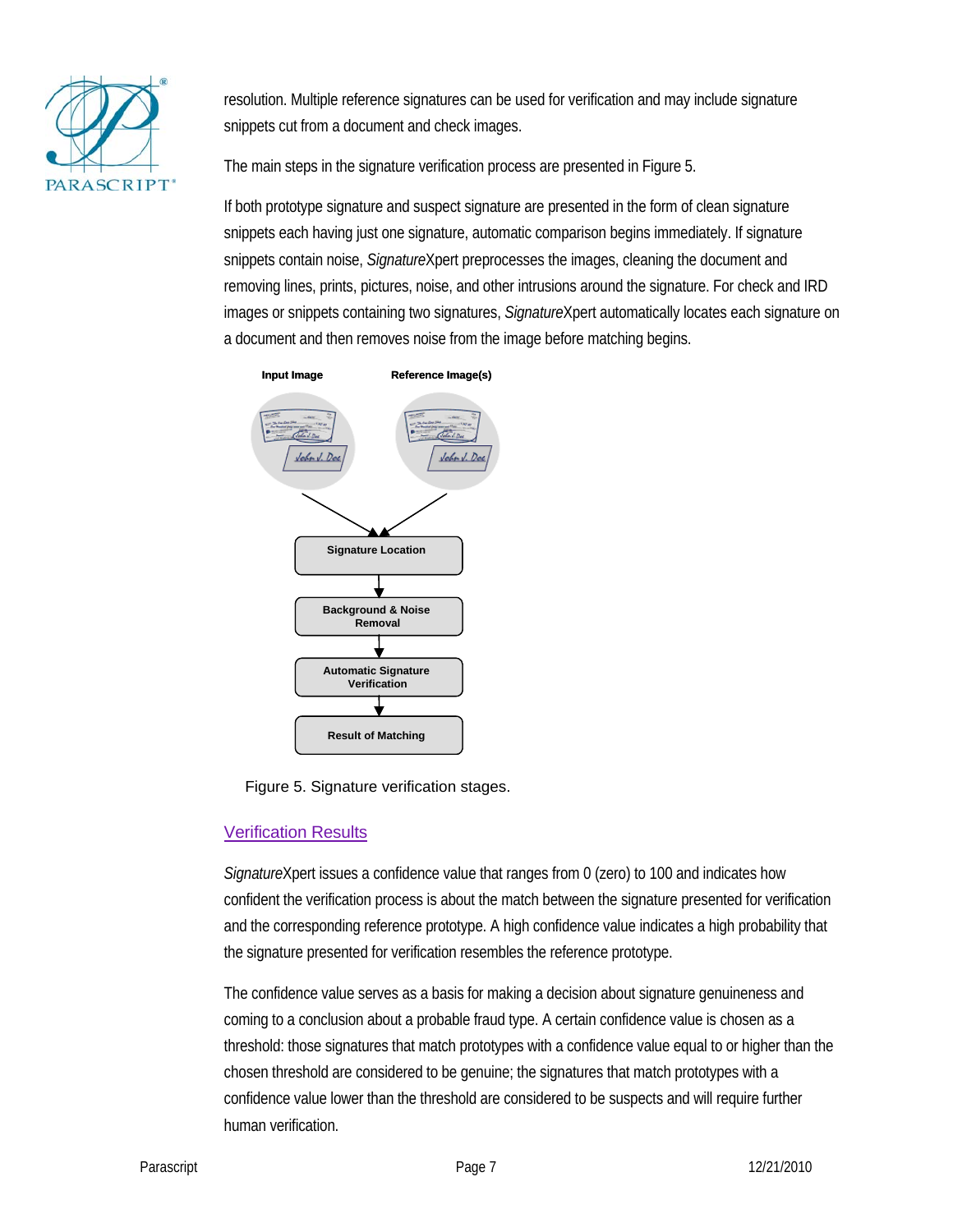

If a few reference prototypes are used for comparison, *Signature*Xpert issues the result of the best match. If a check with two signatures is used as an object for verification, *Signature*Xpert produces the result for the signature which has the lower match score.

Additionally, *Signature*Xpert allows the following data to be retrieved:

- the number of signatures that were found on the document presented for verification or on the reference document;
- a preprocessed (cleaned from noise) snippet of a signature on the document presented for verification or on the reference document;
- the coordinates of a rectangle that contains a signature found on the document;
- a reference signature that is the best match for a specified signature presented for verification.

# **Features and Benefits**

### Image Preprocessing

*Signature*Xpert provides advanced capabilities to eliminate background and remove all kinds of noise from check images, IRD images and snippets. In particular, it efficiently removes lines, preprinted text, intrusions from other fields, stamps and other undesired elements around the signature, leaving a clean signature image and ensuring the safety of informative data.

Due to its ability to successfully clean even the most challenging images, *Signature*Xpert may be applied in a wide range of applications and deal with signature snippets cut from documents having diverse and unpredictable layouts, such as voting cards, forms, and reference cards.

### Automatic Signature Location

*Signature*Xpert automatically locates one or two signatures on check images, IRD images and snippets allowing the software to efficiently detect fraud on a variety of documents.

### **Multiple Verification Engines**

It is not possible to produce an exact simulation or tracing of a subject's signature which would have the graphical appearance of a genuine signature, identical signature elements and an authentic signature's segment timings. Therefore, to reliably detect fraud it is important to evaluate different parameters and characteristics of a signature.

*Signature*Xpert combines seven verifiers based on fundamentally different approaches. Each of them focuses on the analysis of a certain range of informative signature features from generic characteristics like similarity of signature histogram and presence and number of typical elements to detailed comparison of geometrical shapes of signature fragments or directions of trajectory sections.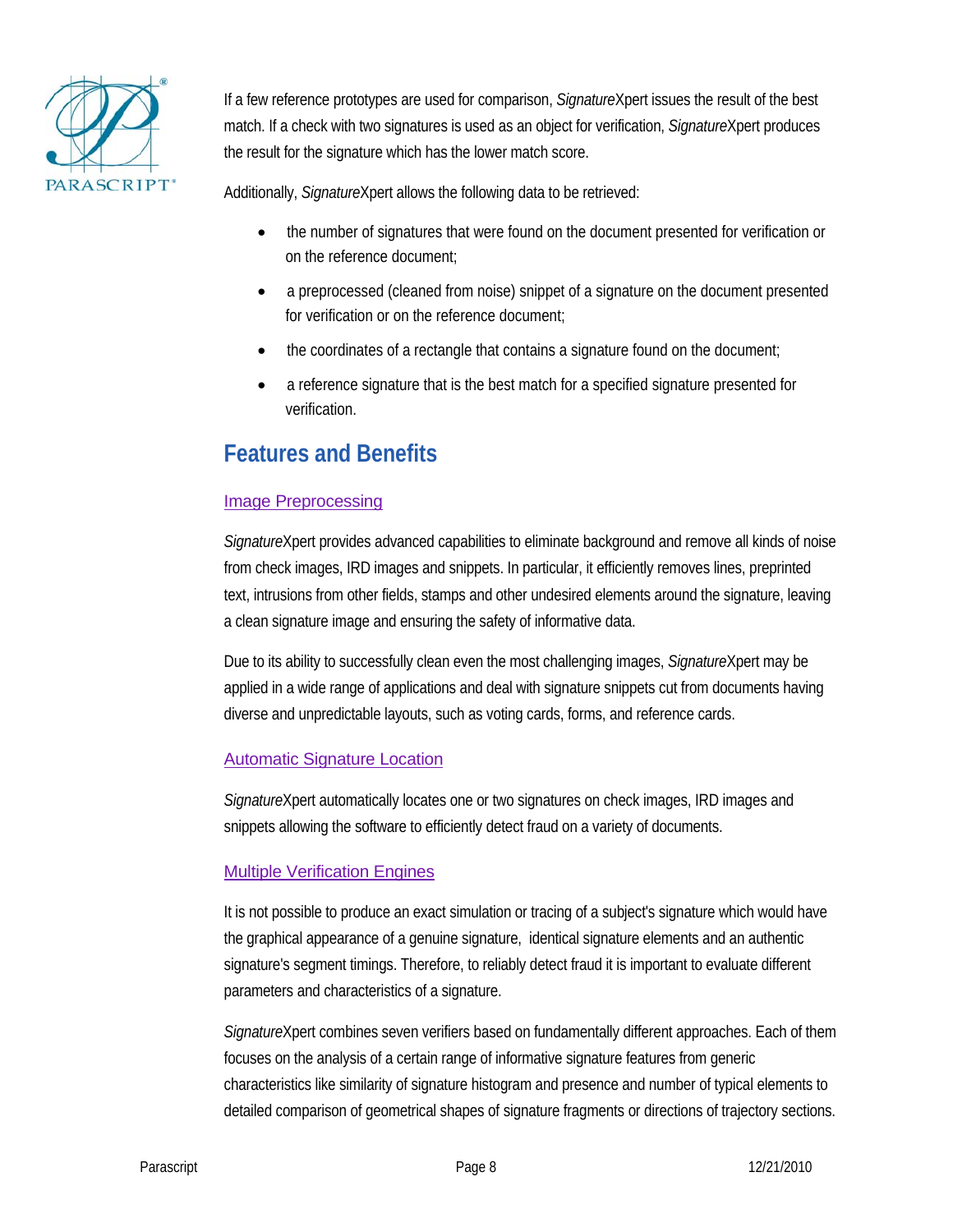

This approach allows unprecedented accuracy of verification by taking into consideration all informative data that can be extracted from a signature image, including biometric characteristics restored from the still image. For example, signature tremor indirectly indicates slower speed and tension while signing, which is inherent in the procedure of signature forgers. Such biometric characteristics as the speed of writing are also reconstructed and compared through the analysis of trajectory width fluctuations/changes.

#### Multiple Reference Images

An individual's signature is never entirely the same every time it is written. Signatures vary depending on fatigue, mental and physical state, and writing position, and they can also change substantially over an individual's lifetime. However, the consistency created by natural motion and practice over time creates a recognizable pattern unique to each individual. The major problem facing signature verification technology is differentiating between the consistent parts of the signature and unstable parts of the signature that vary with each signing. Therefore, the signature verification process has to have a certain tolerance, but it must also be sensitive enough to pick out a needle in a haystack when it is, in fact, distinctive evidence of a forgery.

*Signature*Xpert's technological edge over the competition is its ability to use multiple references. This allows it to consider more data to detect stable distinctive characteristics in a signature and to focus on them in the verification process simultaneously, ignoring random distortions and variations inherent in genuine signatures. It is possible to update reference signatures and add new ones to ensure the availability of complete and current data for verification.

The ability to work with multiple reference images also provides flexibility in implementation of different rules for processing company checks, signed by different people. For example, if signatures of different individuals are included in the set of reference images, it is possible to verify that a check with an amount higher than a chosen threshold is signed by a particular individual or two individuals entitled to sign checks of a certain value.

#### The Confidence Value Mechanism

The goals of authentication based on signature verification are different for different applications. For example, in some applications the primary concern of verification is to minimize "false negatives" (genuine signatures that are erroneously considered to be fraudulent). Others have to have near zero "false positives" (fraudulent signatures that are accepted as genuine).

The *confidence value mechanism* provides flexibility and allows implementation of different scenarios of interpreting results. Depending on the confidence value chosen as a threshold, it is possible to regulate the percentage of "false positives" versus the percentage of "false negatives" to make them optimal for a specific application.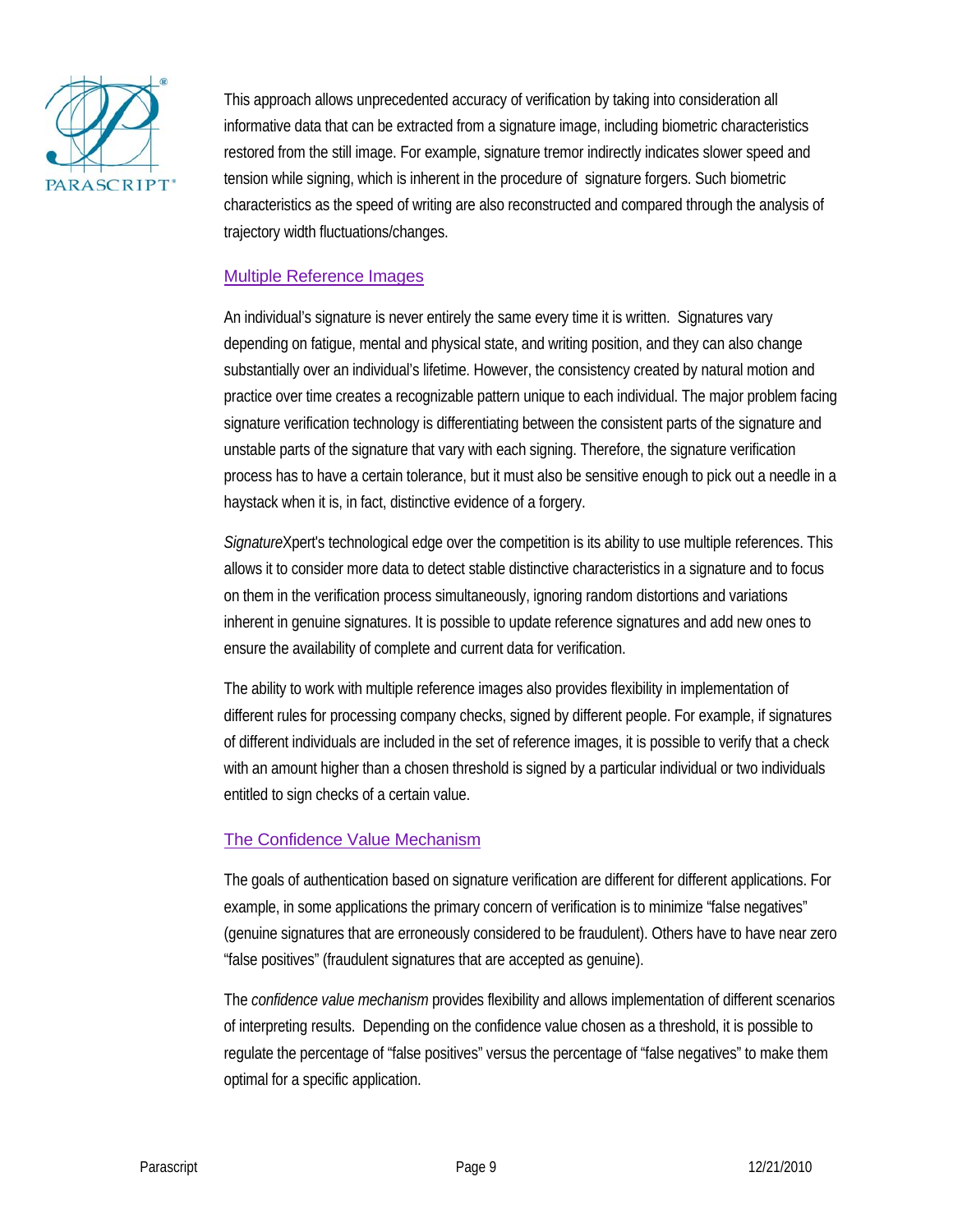

### Diverse/Multiple Output Options

Applications that may benefit from signature verification are diverse and so are the requirements, purposes, and scenarios that have to be implemented in these applications. SignatureXpert produces multiple types of output results, enhancing product flexibility and adaptability to any environment and application needs.

# *Online Signature Verification*

Parascript exploits many years of experience in online handwriting recognition and applies knowledge accumulated in developing the most advanced off-line signature verification technology to online signature verification.

The key to the online verification of the authenticity of questionable signatures lies in the reconstruction of the writing motion and its elements. Signing is a reflex action based on prior repeated experience (training) and not influenced by deliberate muscular control. In particular, when signing, the hand often moves faster than an individual could volitionally control it to move through hand-muscle coordination. The practiced and natural motion of the original signer would be required to repeat the signature pattern. A copy machine or an expert forger may be able to duplicate what a signature looks like, but it is virtually impossible to mimic such unique behavioral patterns and characteristics of the original signer as succession of touches to the writing surface, speed, acceleration, and pressure. Thus, for dynamic signature verification a handwritten signature is recorded/captured using a variety of pen-enabled devices such as digitizing tablets, membrane touchpads, capacitive touchpads, LCD touchscreens, computer displays or other contact-sensitive technologies. During the act of signing, a signature is captured and elements and behavioral characteristics that make it unique and identifiable are derived. Signature verification checks biometric characteristics of a questionable signature against biometric characteristics of reference signature(s) and can be executed either in real-time or afterwards. The availability of behavioral characteristics of the signing process that unambiguously distinguish an individual makes it feasible to create robust signature verification systems. Based on this approach, a number of dynamic signature verification products demonstrate similar efficiency, which in most cases is a direct function of the quality of the utilized writing tablet.

### Parascript*® Signature*Online™ - A State of the Art Solution for Dynamic Signature Verification

Online Signature Verification based on the analysis of unique biometric data inherent in a particular individual is the most natural solution to the authentication problem. Signature verification is strongly ingrained in our social, legal and commercial lives, and this allows the method of dynamic signature verification to be seamlessly integrated into existing working processes and be socially accepted. The fact that this method is also accurate, operates with compact data, is intuitive and fast makes it ideal for document authentication and enterprise workflow.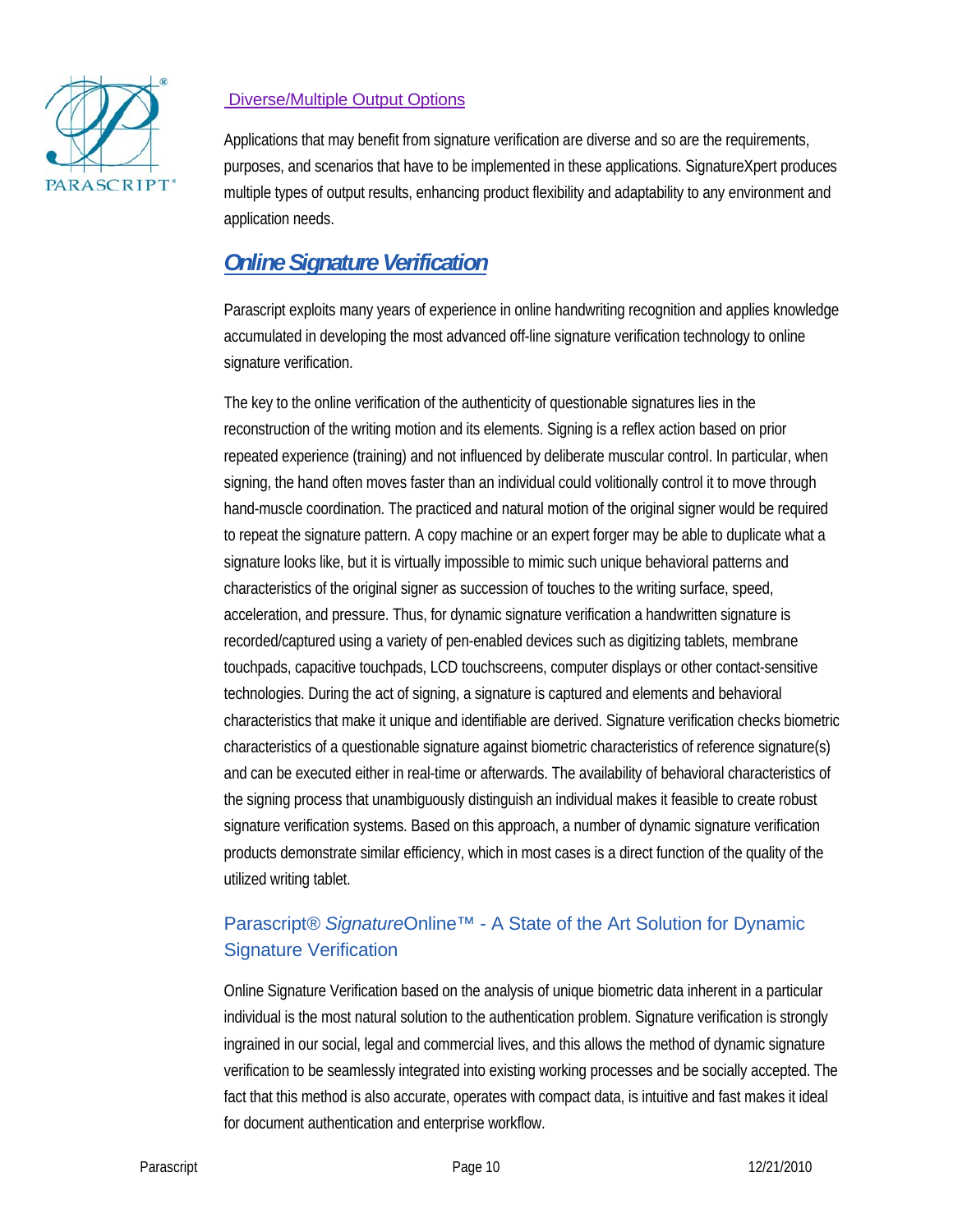

Parascript's newest fraud detection product, *Signature*Online, provides signature verification to detect signature fraud in a variety of online applications, such as workflow automation, document management, and electronic transactions in banking, financial, health care, retail, government, and other sectors. Award winning<sup>4</sup> SignatureOnline traces the movement of a pen and recognizes the differences in legitimate signing style or behavior making it possible to quickly and reliably detect fraud while reducing the number of authentic signatures that are erroneously considered to be fraudulent.

*Signature*Online combines multiple engines that analyze temporal biometric characteristics such as speed, acceleration, deceleration, stroke sequencing and length, pen pressure and timing information received directly during the act of signing together with a proven innovative technology that scrutinizes signature shape. Therefore, unlike other on-line signature verification products, the success of automatic online signature verification in *Signature*Online does not solely rely on velocities or forces. *Signature*Online uniquely benefits from a synergy of the most advanced methods of analysis of spatial characteristics of a signature image and the opportunities provided by the ability to exploit biometric characteristics of the process of signing.

The product supports virtually any form of pen-enabled device such as palmtop or PDA-type devices, digitizer tablets and smart phones. The diversity of characteristics involved in the analysis, and the product's ability to ensure a high efficiency of verification even if certain characteristics of signing (for example, pressure) are not tracked, reduces dependence on the type, specifics and quality of penenabled devices and allows usage flexibility.

# **Features and Benefits**

### Robustness and performance

*Signature*Online uses a powerful combination of seven independent engines based on different principles for comprehensive signature verification. Each engine analyzes multiple biometric characteristics of a signature in question to compare it against a reference signature trajectory and to measure the confidence value of the signature's genuineness. If several reference signatures are available, the measure of the stability of the particular feature is developed and used to estimate how probable the deviations observed in the questionable signature are if it was supposedly signed by the same person.

Finally, the results received by each engine are combined to provide a reliable measure of the likelihood of coincidence between the signature in question and genuine reference signature(s). Usage of several independent engines leads to a dramatic performance improvement and adds substantial robustness to the whole verifier.

<sup>4</sup> The 2009 Netherlands Forensic Institute Test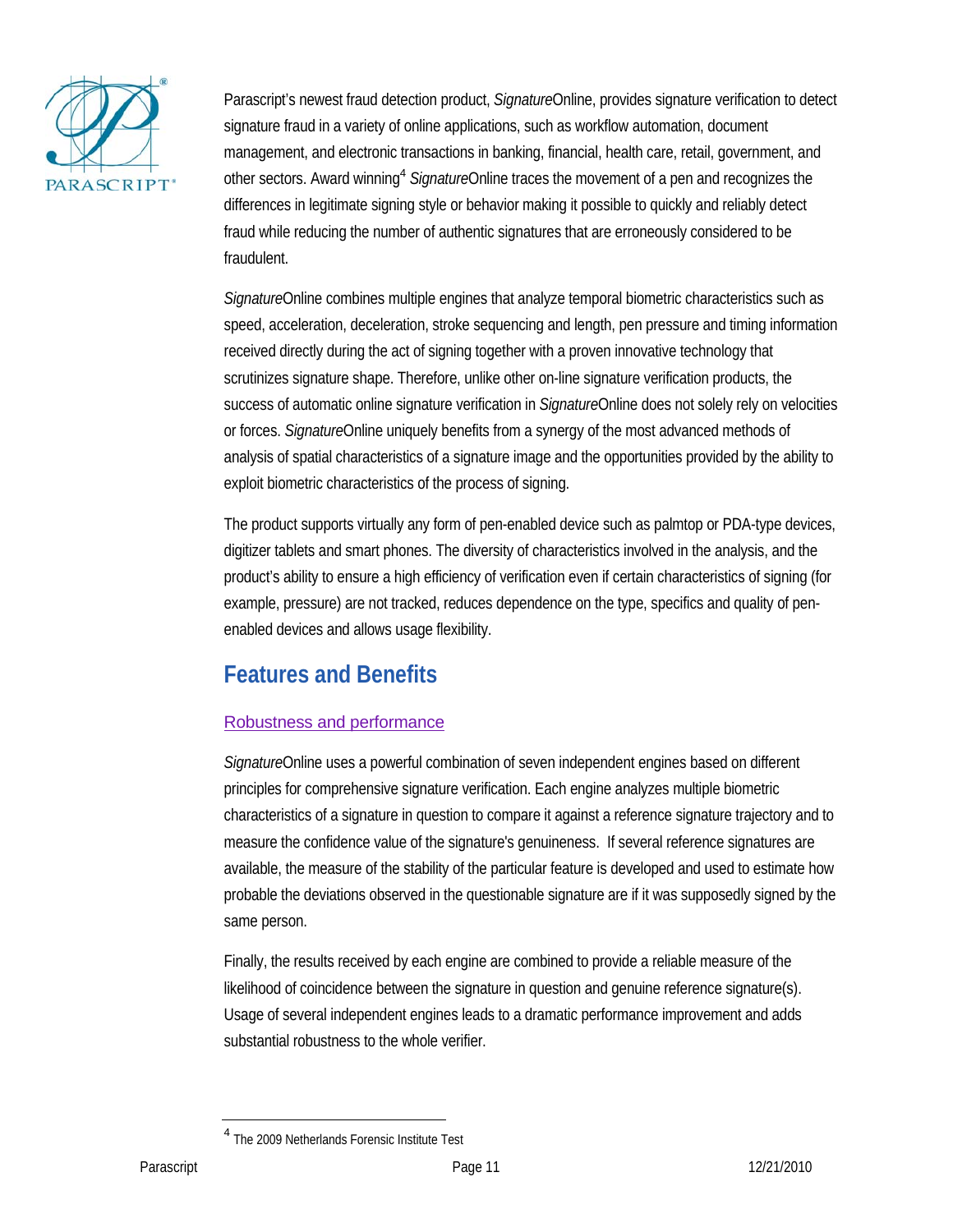

### **Universality**

*Signature*Online is a versatile and powerful tool that enables software developers to add dynamic signature verification capability to a variety of online applications. The product is languageindependent and is able to verify a signature captured using any device, such as a mouse, a touchscreen or pen tablets.

#### **Flexibility**

Like *Signature*Xpert, *Signature*Online has a confidence value mechanism that allows the implementation of different scenarios for interpreting results. Depending on the confidence value chosen as a threshold, it is possible to regulate the percentage of "false positives" versus the percentage of "false negatives" to meet the requirements of a particular application.

# **Conclusion**

Parascript's automatic signature verification represents an ideal bridge between the long-recognized practice of signing a document and the reliable authentication and authorization that are increasingly needed for many commonplace activities. The solution can support virtually any application, from Homeland Security to banking and retail applications, providing organizations and individuals with enhanced security and control over the documents and transactions that are originated, transacted and stored in today's business environments.

Based on state-of–the-art technology, *Signature*Xpert and *Signature*Online extract maximum data concealed in a static image of a signature or a signature trajectory captured with a digitizer and convert the data to information that allows a more reliable detection of forgery than any other solution available on the market, including manual verification. Results are especially impressive when dealing with skilled forgeries, as the technology provides efficiencies that remain stable with time. This reliability of results cannot be achieved by a human operator, whose productivity inevitably decreases because of the fatigue factor.

Relying on this technology enables banks and other institutions to safeguard customers through the best signature verification practices available today.